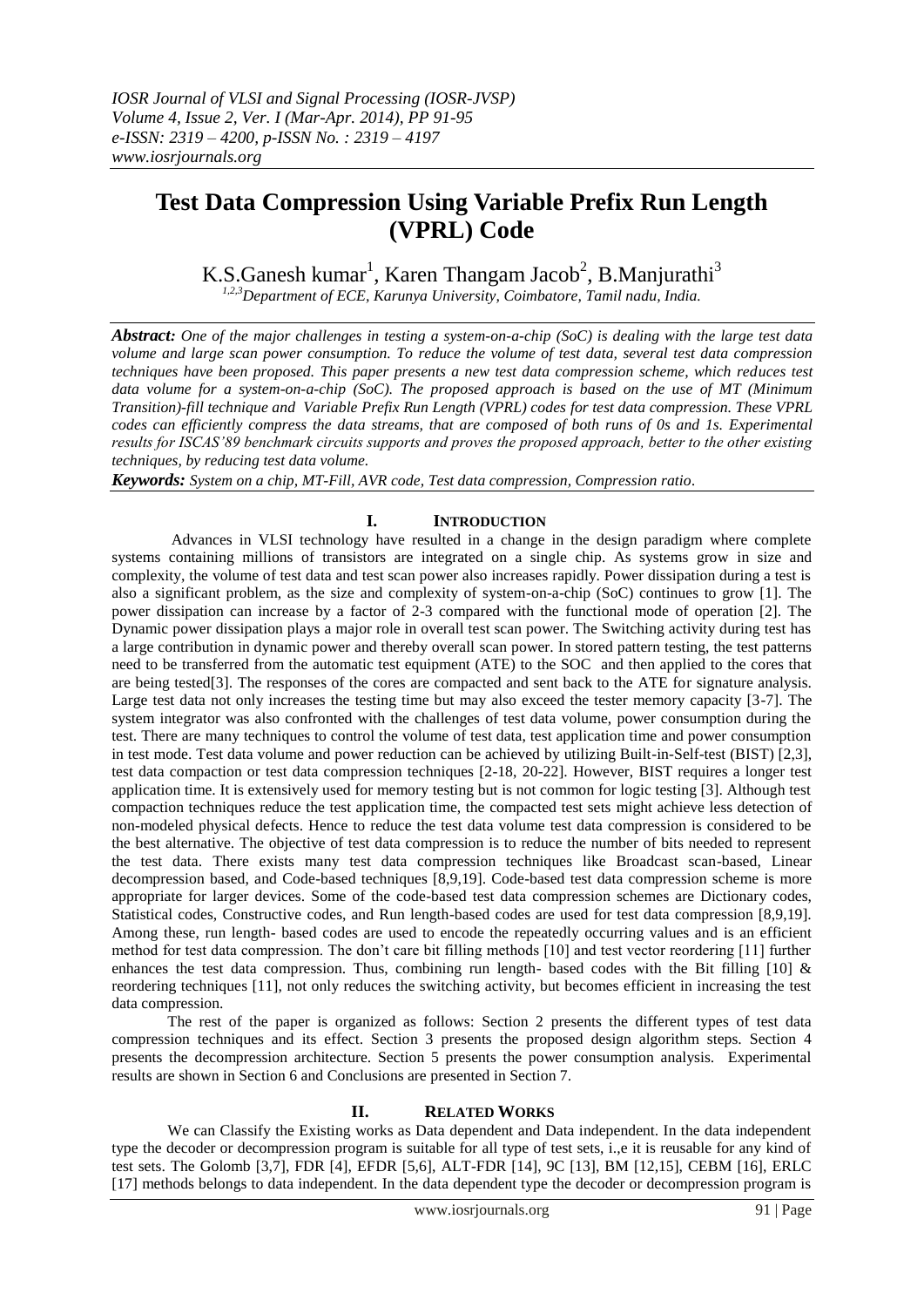only suitable for specific test sets. The bit filling methods are effective for reducing switching activity and thereby the power. The different types of bit filling methods and their effective results are discussed in [3]. The Golomb [3,7], FDR [4], EFDR [5,6], ALT-FDR [14], CEBM [16], ERLC [17] methods compress the test vectors based on the run-length. The methods Golomb [3,7] and FDR [4] are best suitable for the test vectors having more number of 0 runs, because these methods can compress only the 0 run-lengths in the test set. The EFDR [5,6] code compresses both runs of 0s and 1s, the first bit in the codeword specifying the type of runlengths. The ALT-FDR [14] code was proposed for both runs of 0s and 1s, wherein a binary parameter, α was used to indicate type of run-length. Here, test vectors starting with both zero run-length and one run-length are suitable for this method. The Block merging (BM) [12,15] technique was proposed to merge the compatible blocks of fixed length, in the test set. The disadvantage being that it is only suitable for the test vectors having more number of don"t care bits. Using this technique, high compression was achieved by encoding runs of fixed length blocks, in which only the merged block and number of blocks merged, are recorded. The Nine coded (9C) [13] compression technique uses exactly nine code words for compression process and is flexible in using both fixed and variable length blocks. The ERLC [17] technique was proposed to encode the test set having both run of 0"s and 1"s and in this method the repeated codeword is used to denote the other three bit codeword. Its decoder architecture adds one more component, the bit register, to store the repeated run length. The same type of run length in the test sets is difficult to achieve and hence not found to be efficient. The pre-processing techniques hamming distance based reordering (HDR), column wise bit stuffing (CBS), and difference vector (DV) are shown in [11].

Don"t care bit filling is used to fill the X bit in the test patterns. There are different bit filling techniques used to fill the X bit. 0-fill, 1-fill and random fill are the techniques used previously. Later MT- fill and column wise bit filling [10, 11] is used to fill the X bit which reduces the transition. The genetic algorithm based heuristic to fill the don't cares is proposed in [21]. This approach produces an average percentage improvement in leakage power as well as dynamic power over 0-fill, 1-fill and MT- fill.

## **III. PROPOSED METHOD**

The Proposed technique is the combination of Bit filling and encoding for the original test patterns. The proposed technique flow is shown in figure 1.

# Original test vectors  $\overrightarrow{\text{Minimum Transition (MT) bit filling}}$ Variable Prefix Run-length (VPRL) codes technique

Compression Ratio calculation for the proposed method *Figure 1: Design Flow for the Proposed Technique*

#### **3.1 Minimum Transition (MT)-Fill**

A series of X entries in the test vector are filled with the same value as the first non-X entry on the right side of this series [10]. This minimizes the number of transition in the test vector when it is scanned in. For example consider the test vector: 100**XX**011**X**11. This vector, after MT-fill [10] , would become 100**00**011**1**11. If the test vector has a string of X bits that is not terminated by a non-X bit on the right side, then it should be filled by the bit value to the left of the sequence. For example: XX00011**XX** should be 0000011**11** after MT-fill.

## **3.2 Variable Prefix Run-length (VPRL) Code**

The Variable Prefix Run-length (VPRL) code is a variable-to-variable-length code and it consists of two parts – the group prefix and tail. The group prefix suggests the group to which the run length of either 0"s or 1"s, belong, while the tail further points out to the specific member of the group. The highlight of this technique holds in the simplicity of the coding table, wherein two group prefix are included in each group, the second prefix being the inverted data of  $1<sup>st</sup>$  prefix in each group [2]. The first prefix has m 0s ending with 1. Here, the run length is specified by runs of 0s terminating with a 1, or runs of 1s terminating with a 0. For example, 111110 and 110 are the runs of 1s and 000001 and 001 are the runs of 0s. The runs of 1s and 0s are put into groups  $A_1$ ,  $A_2$ ,  $A_3$ , .........,  $A_m$ , where k is the longest run length  $L_{max}$  in the test set. The m<sup>th</sup> group includes  $2^{m+1}$  kinds of run length. In other words, group A<sub>1</sub> consists of 4 kinds of run length "1, 2, 3, 4". Group A<sub>m</sub> is calculated with the following equation [2]:

$$
m = \lfloor \log_2(L+4) - 2 \rfloor \tag{1}
$$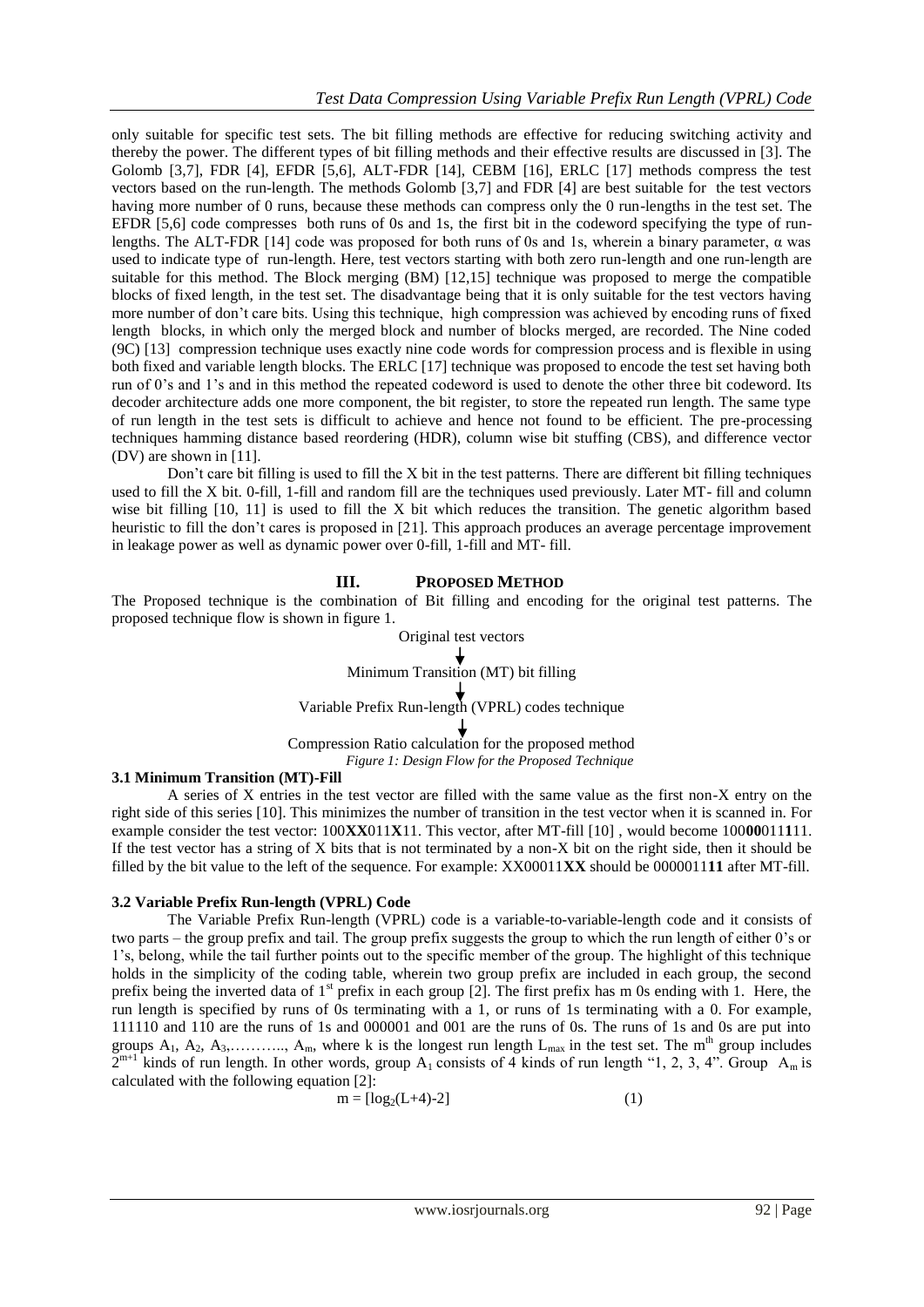| Table 1: Variable Prefix Run length (VPRL) code                                                                                                                                                                                                                                        |                 |                 |                  |           |  |  |
|----------------------------------------------------------------------------------------------------------------------------------------------------------------------------------------------------------------------------------------------------------------------------------------|-----------------|-----------------|------------------|-----------|--|--|
| Group                                                                                                                                                                                                                                                                                  | Run length      | Group<br>prefix | Tail             | Code Word |  |  |
| A <sub>1</sub>                                                                                                                                                                                                                                                                         | $\mathbf{1}$    | 01              | $\overline{0}$   | 010       |  |  |
|                                                                                                                                                                                                                                                                                        | $\overline{2}$  |                 | $\mathbf{1}$     | 011       |  |  |
|                                                                                                                                                                                                                                                                                        | 3               | 10              | $\mathbf{0}$     | 100       |  |  |
|                                                                                                                                                                                                                                                                                        | $\overline{4}$  |                 | $\mathbf{1}$     | 101       |  |  |
|                                                                                                                                                                                                                                                                                        | 5               |                 | 0 <sup>0</sup>   | 001 00    |  |  |
|                                                                                                                                                                                                                                                                                        | 6               | 001             | 01               | 001 01    |  |  |
|                                                                                                                                                                                                                                                                                        | $\overline{7}$  |                 | 10               | 001 10    |  |  |
| A <sub>2</sub>                                                                                                                                                                                                                                                                         | 8               |                 | 11               | 001 11    |  |  |
|                                                                                                                                                                                                                                                                                        | $\overline{9}$  |                 | 00               | 110 00    |  |  |
|                                                                                                                                                                                                                                                                                        | 10              | 110             | 01               | 11001     |  |  |
|                                                                                                                                                                                                                                                                                        | 11              |                 | 10               | 110 10    |  |  |
|                                                                                                                                                                                                                                                                                        | 12              |                 | 11               | 110 11    |  |  |
|                                                                                                                                                                                                                                                                                        | 13              |                 | 000              | 0001 000  |  |  |
|                                                                                                                                                                                                                                                                                        | 14              |                 | 001              | 0001 001  |  |  |
|                                                                                                                                                                                                                                                                                        | .               | 0001            | .                | .         |  |  |
|                                                                                                                                                                                                                                                                                        | 18              |                 | 101              | 0001 101  |  |  |
|                                                                                                                                                                                                                                                                                        | 19              |                 | 110              | 0001 110  |  |  |
| $A_3$                                                                                                                                                                                                                                                                                  | 20              |                 | 111              | 0001 111  |  |  |
|                                                                                                                                                                                                                                                                                        | $\overline{21}$ |                 | $\overline{000}$ | 1110 000  |  |  |
|                                                                                                                                                                                                                                                                                        | 22              |                 | 001              | 1110 001  |  |  |
|                                                                                                                                                                                                                                                                                        | .               | 1110            | .                |           |  |  |
|                                                                                                                                                                                                                                                                                        | 26              |                 | 101              | 1110 101  |  |  |
|                                                                                                                                                                                                                                                                                        | 27              |                 | 110              | 1110 110  |  |  |
|                                                                                                                                                                                                                                                                                        | 28              |                 | 111              | 1110 111  |  |  |
| Original data $(T_D)$ =<br>01<br>0001<br>110<br>11110<br>Run length<br>$\mathbf{1}$<br>3<br>$\overline{c}$<br>$\overline{4}$<br>Encoded data( $T_E$ )= 010<br>011<br><u>100</u><br>101<br>$\alpha = 0$<br>$\alpha=1$<br>$\alpha=1$<br>$\alpha=0$<br>$\sim$ $\sim$ $\sim$ $\sim$ $\sim$ |                 |                 |                  |           |  |  |

*Table 1: Variable Prefix Run length (VPRL) code*



Unlike FDR, which needs a two-bit codeword "00" for each "1" in the run-length of 1s, in VPRL both runs of 0s and 1s are encoded using the same codeword, with an additional binary parameter *α,* used to indicate runs of 0"s and 1"s, as was used in the ALT-FDR[14]. Still, a higher compression ratio is obtained for variable prefix run-length code, compared to Alternating FDR (ALT-FDR) [14] code and other improved codes, as the length of many code words are comparatively smaller in these codes, helping to achieve an improved compression ratio. For example, for runs of 0s "00000001", the VPRL codeword is "00110", while the codeword is "110001" for the FDR code [4] and the ALT-FDR code [14], and "0110000" is the codeword for the EFDR code [5,6].Hence, the data volume will decrease much, using VPRL coding , an alternative to the other codes.

#### **IV. EXPERIMENTAL RESULTS**

In this section, the proposed test data compression/decompression method for the ISCAS" 89 benchmark circuits was experimentally evaluated. The ISCAS"89 benchmark circuits test sets are obtained from the Mintest ATPG program.

Table 2 shows the test data volume of the benchmark circuits taken into consideration, and gives the analysis of the Total number of runs of 0s and 1s, in each of these test sets. Here,  $\alpha$  indicates the total run-length.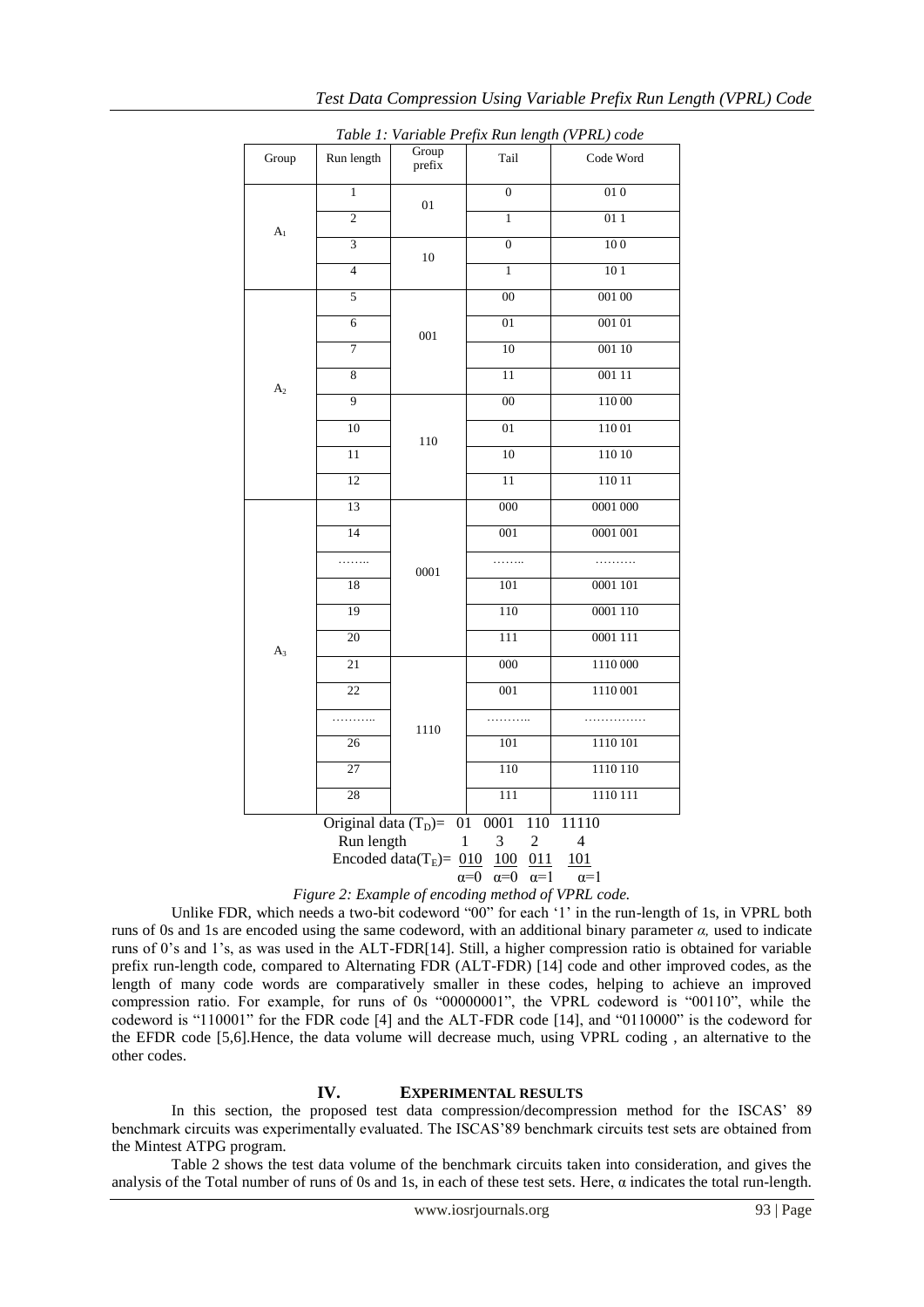The test set was generated by Mintest and its don"t care bits are mapped according to the Minimum transition fill technique, aiding higher compression and lower power consumption, later.

The Compression Ratio (C.R) was computed as follows:

$$
C.R = \frac{Original bits - Compressed bits}{Original bits} * 100\%
$$
 (2)

Table 3 presents the experimental results of the Encoded bits  $(T<sub>E</sub>)$  and Compression ratio using the VPRL code, over the original data.

Table 4 and Figure 3 projects the Comparison of Compression ratios of proposed method with other test independent Compression techniques, such as the Golomb [3], FDR [4], ALT-FDR [14], EFDR [5], AVR [2], MAVR [22]. It shows that proposed method yields the best Compression ratio compared to other codes.

| Tubic 2. Than you of Tona hamber of tuns in a lest set |                         |                     |                                           |                                                           |  |
|--------------------------------------------------------|-------------------------|---------------------|-------------------------------------------|-----------------------------------------------------------|--|
| ISCAS'89<br>Circuit                                    | Total no of<br>Patterns | Bits per<br>pattern | Size of Original<br>$data(T_D)$<br>(bits) | Total Runs (no of<br>0 runs + no of 1 runs)<br>$(\alpha)$ |  |
| S <sub>5</sub> 378                                     | 111                     | 214                 | 23,754                                    | 2289                                                      |  |
| S9234                                                  | 159                     | 247                 | 39.273                                    | 4138                                                      |  |
| S13207                                                 | 236                     | 700                 | 1,65,200                                  | 4722                                                      |  |
| S <sub>15850</sub>                                     | 126                     | 611                 | 76.986                                    | 4695                                                      |  |
| S38417                                                 | 99                      | 1664                | 1,64,736                                  | 11055                                                     |  |
| S38584                                                 | 136                     | 1464                | 1,99,104                                  | 13653                                                     |  |

*Table 2: Analysis of Total number of runs in a test set*

| Table 5: Compression Katio of Proposed Method |                  |                 |                 |  |  |
|-----------------------------------------------|------------------|-----------------|-----------------|--|--|
| ISCAS'89<br>Circuit                           | Size of Original | Size of Encoded | Proposed Method |  |  |
|                                               | data $(T_D)$     | data $(T_E)$    |                 |  |  |
|                                               | (bits)           | (bits)          |                 |  |  |
| S <sub>5</sub> 378                            | 23,754           | 9879            | 58.41           |  |  |
| S9234                                         | 39.273           | 14310           | 63.56           |  |  |
| S13207                                        | 1,65,200         | 16477           | 90.02           |  |  |
| S <sub>15850</sub>                            | 76,986           | 16421           | 78.67           |  |  |
| S38417                                        | 1,64,736         | 43327           | 73.69           |  |  |
| S38584                                        | 1,99,104         | 46779           | 76.50           |  |  |

*Table 3: Compression Ratio of Proposed Method*

*Table 4: Comparison of compression ratios with other techniques over original data*

| ISCAS'89<br>Circuit | Golomb<br>$(\% )$ | FDR(%) | ALT-FDR<br>(% ) | <b>EFDR</b><br>$(\% )$ | AVR $(%)$ | <b>MAVR</b><br>$(\% )$ | Propose<br>method |
|---------------------|-------------------|--------|-----------------|------------------------|-----------|------------------------|-------------------|
| S5378               | 37.11             | 48.02  | 50.77           | 53.67                  | 61.13     | 62.31                  | 58.41             |
| S9234               | 45.25             | 43.59  | 44.96           | 48.66                  | 58.93     | 59.93                  | 63.56             |
| S13207              | 79.74             | 81.30  | 80.23           | 82.49                  | 85.54     | 86.44                  | 90.02             |
| S <sub>15850</sub>  | 62.82             | 66.22  | 65.83           | 68.66                  | 74.82     | 77.43                  | 78.67             |
| S38417              | 28.37             | 43.26  | 60.55           | 62.02                  | 68.63     | 69.15                  | 73.69             |
| S38584              | 57.17             | 60.91  | 61.13           | 64.28                  | 71.30     | 71.90                  | 76.50             |
| Average             | 44.35             | 57.22  | 60.58           | 63.30                  | 70.06     | 71.19                  | 73.47             |



*Figure 3: Comparison of compression ratios with other techniques over original data*